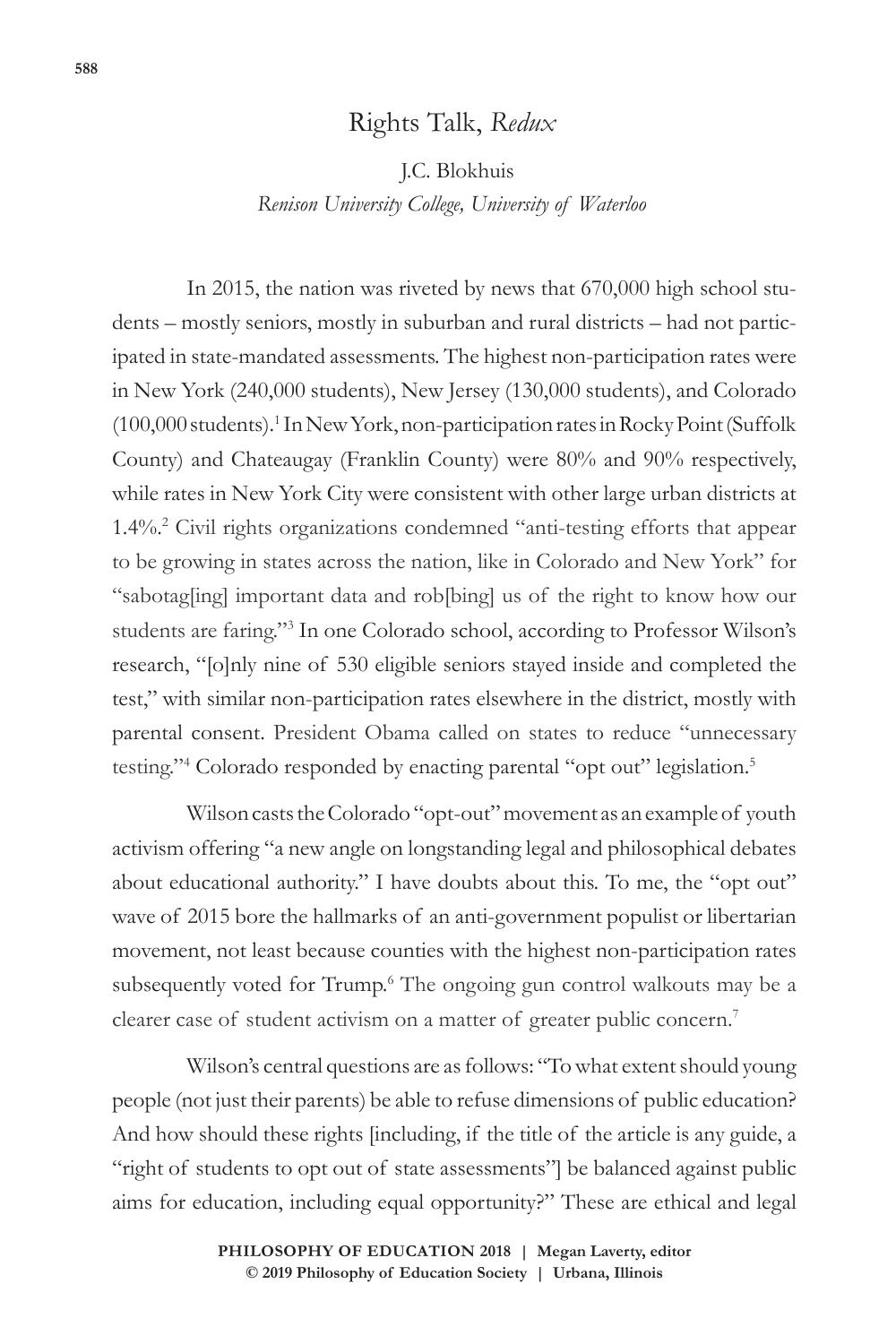questions, and Wilson seeks to address them "in conversation with her ongoing empirical study of opt-out activism in Colorado," because, by her account, "youth-led efforts challenge the framework of parents' rights employed by opt-out activists, state policymakers and district officials."

Wilson cites a number of Supreme Court decisions, including *Pierce*, Prince, and *Yoder*, but I am unsure of their relevance.<sup>8</sup> In *Pierce*, private schools successfully challenged proposed legislation that would have required all parents to send their children to public schools. "No question is raised concerning the power of the State reasonably to regulate all schools, to inspect, supervise and examine them, their teachers and pupils; [and] to require that all children of proper age attend some school," noted Justice McReynolds. In *Prince*, Justice Rutledge held that "the State as *parens patriae* may restrict the parent's control by requiring school attendance, regulating or prohibiting the child's labor and in many other ways." In *Yoder*, the Supreme Court carved out a narrow exemption from compulsory schooling laws for Amish parents. In a much later case, Justice Scalia noted that "the theory of unenumerated parental rights underlying [*Pierce*  and *Yoder*] has small claim to *stare decisis* protection."9

Wilson then undertakes a selective review of literature in which an interest in autonomy is ascribed to children (referencing Brighouse & Swift, Feinberg, Reich); in which the moral status of children is discussed (cf. O'Neill, Franklin-Hall); and in which the agency and interest theories of rights are distinguished (Brennan). These are different *theories*, not different *kinds* of rights. She then cites Curren – in a move he might find problematic – to support her claim that "young people may develop autonomy—and the capacity for choice and reflection—through acts of protest and dissent."

Wilson discusses *Tinker* and *Morse*, <sup>10</sup> but these First Amendment cases may be of limited application because "opting out" is probably not speech. Moreover, in ascribing limited free speech rights to the armband-wearing Tinker children, Justice Fortas conflated *pupils* in public schools with *students* protesting US involvement in Vietnam on university campuses. This conflation is understandable, in part because the age of majority in 1969 was *twenty-one*. A similar conflation occurred in *Morse.* Justice Roberts affirmed the "custodial and tute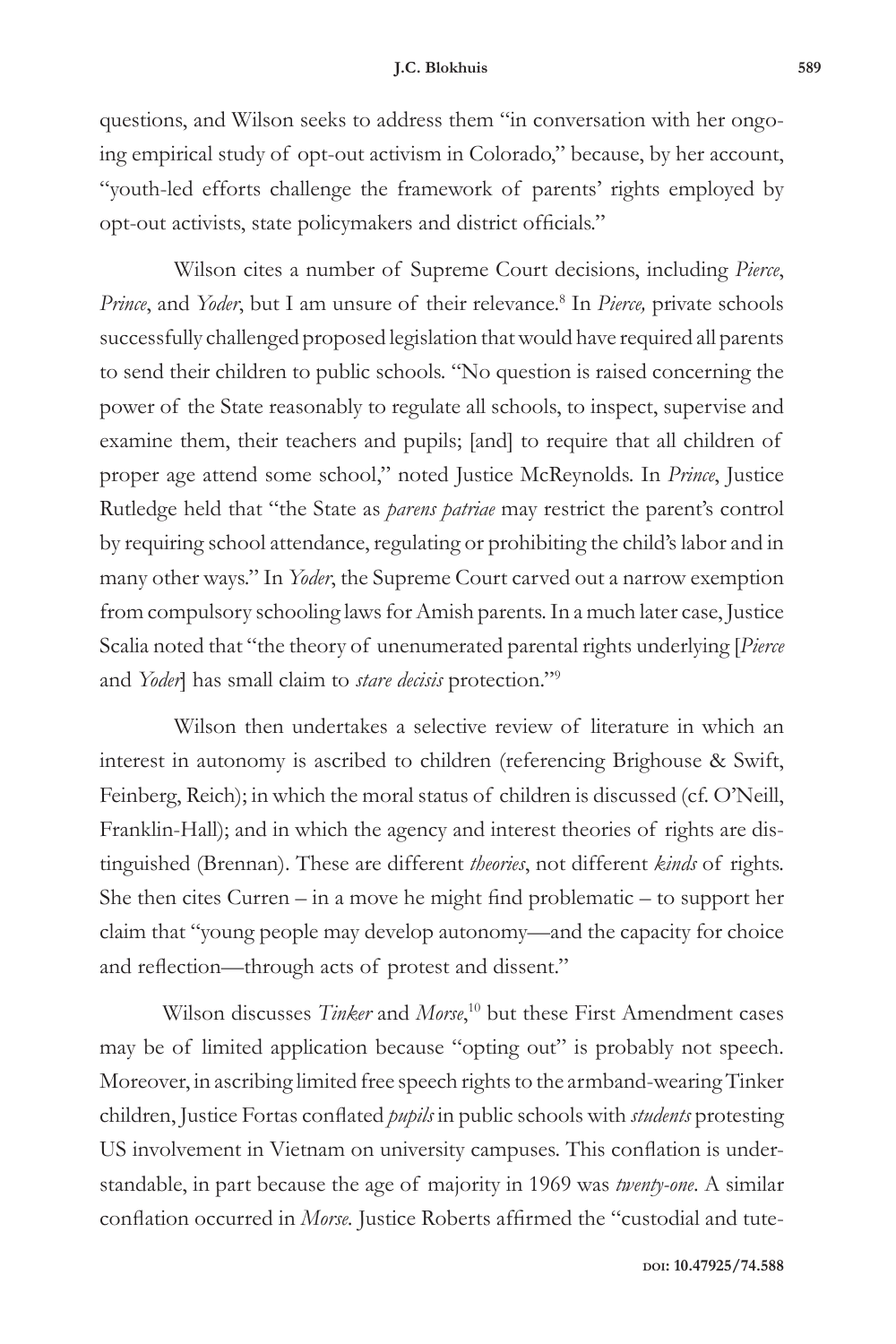lary" nature of school authority, even though the "Bong Hits" banner-waving respondent was an *adult*.

There are at least two Supreme Court decisions on the constitutionality of extracurricular testing of some sort, and I discuss both in the article Wilson cites. In *Vernonia*, the random drug testing of interscholastic athletes was challenged on Fourth Amendment grounds.11 Justice Scalia described school environments as "custodial and tutelary" and declared: "Traditionally at common law, and still today, unemancipated minors lack some of the most fundamental rights of self-determination— including even the right of liberty in its narrow sense, *i.e*., the right to come and go at will." Since *Vernonia*, the Supreme Court has consistently deployed the phrase "custodial and tutelary" when rights claims have been raised by or on behalf of students – including *Earls*, 12 where extracurricular drug testing was again found to be consistent with "the custodial responsibilities of school officials."

Parents in Colorado now have a statutory right to opt their children out of state-mandated tests. Do students in Colorado have a right to opt *themselves*  out? Yes. When they turn seventeen, they are no longer subject to compulsory schooling laws and may choose not to attend school.<sup>13</sup> Until they turn eighteen, high school seniors need a parent or guardian to raise rights claims on their behalf in court. But why bother when a note from home will do?

*Yoder* may be relevant to the "opt out" movement in a roundabout way. The Amish parentswould not have been charged with truancy if they had waited until October 1 to withdraw their children from school. They wouldn't wait, the district lost \$20,000 in per-pupil funding, and the rest is history.<sup>14</sup>

The question of whether someone has a "right" to opt out of state-mandated tests is more likely to become a matter of public concern when there are actual *costs* for schools. As Wilson notes, "it's possible for students (of all ages) to 'opt-out' of testing through sheer apathy; as teachers have long observed in collecting blank answer sheets." "Opting out" in this way does not entail lost revenue (for non-attendance) or liability (should a minor student leave the school and be injured).<sup>15</sup> "Opting out" through non-attendance costs far more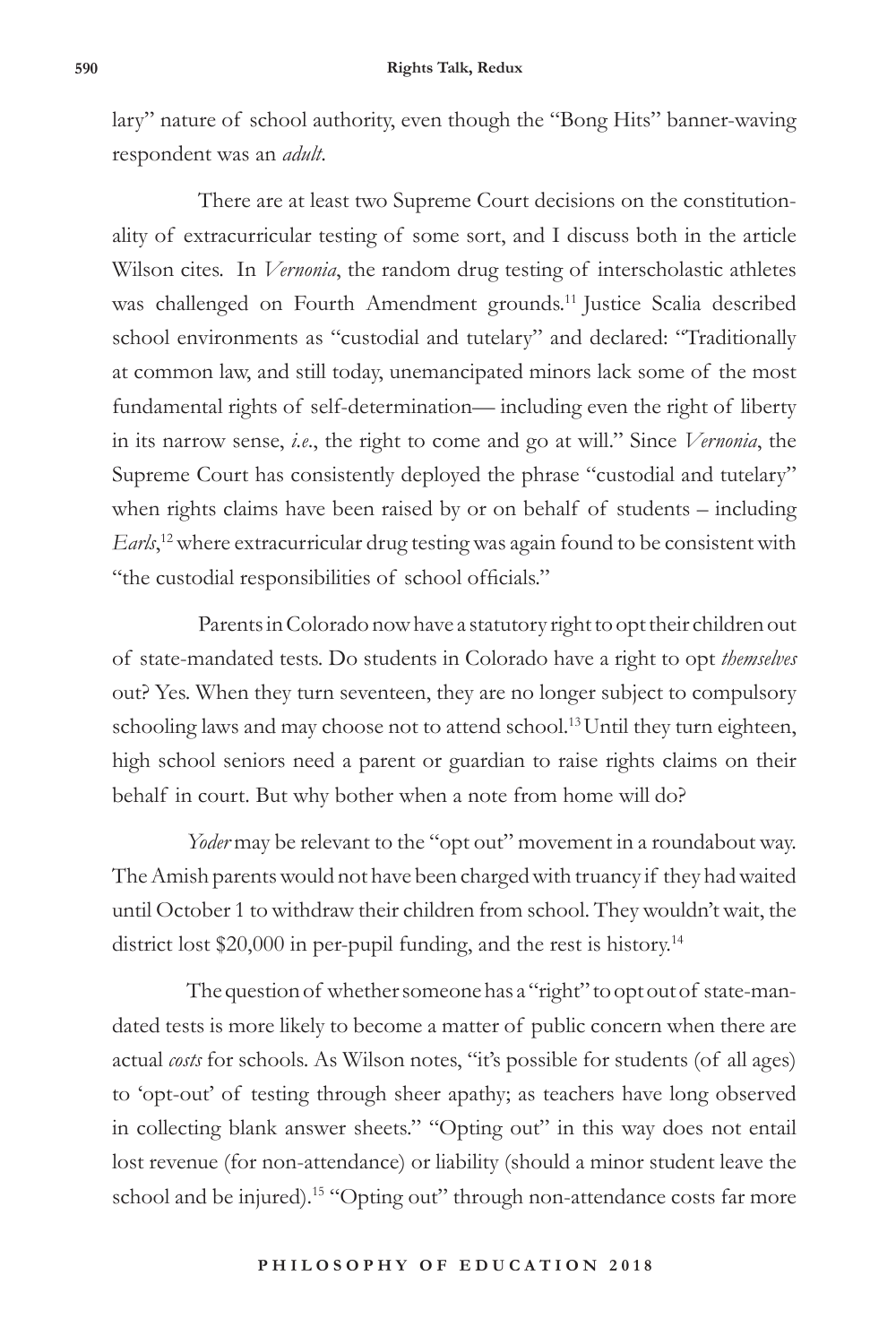in New York (which uses an average daily attendance formula) than Colorado (which uses an October 1 enrolment formula).

If asking whether "young people" have a right to opt out of state-mandated assessments is both "the wrong question to ask" and "the wrong way to frame [their] complex activism," I wonder why Wilson spends so much time on these things. There are theories of moral and legal rights as *claims* that might be helpful here.<sup>16</sup> In the end, Wilson is "more interested in the philosophical dimensions of parents' and students' rights, as well as how a rights-based *discourse*  (often without reference to any particular legal rights) is employed." If that is where Wilson is going, I'll look forward to reading more.<sup>17</sup>

<sup>1</sup> Bob Schaeffer & Lisa Guisbond, "More than 670,000 Refused Tests in 2015," *FairTest.org* (2015, Dec. 12); online at https://www.fairtest.org/more-500000refused-tests-2015/

<sup>2</sup> Randy E. Bennett, *Opt Out: An Examination of Issues* (Princeton, NJ: ETS, 2016), citing E.A. Harris & F. Fessenden, "Rallying Cry in Anti-Test Movement: Opt Out," *NY Times* (2015, May 21), A1.

<sup>3</sup> Shin. Inouye, "Civil Rights Groups: We Oppose Anti-Testing Efforts," *CivilRights. org* (2015, May 3); online at https://civilrights.org/civil-rights-groups-we-opposeanti-testing-efforts/

<sup>4</sup> Anya Kamanetz, "Obama Wants Students to Stop Taking Unnecessary Tests," *NPR.org* (2015, Oct. 24); online at https://www.npr.org/sections/ ed/2015/10/24/451456267/obama-wants-students-to-stop-taking-unnecessarytests

<sup>5</sup> *C.R.S.*, Title 22, Education § 22-7-1013, ss. (8) (A-C)

<sup>6</sup> See Randall Curren, "Coercion and the Ethics of Grading and Testing," *Educational Theory* 45, no. 4 (1995): 425-41; citing M. Smith, *The Libertarians and Education* (London: Allen and Unwin, 1983). For Trump support by county, see "New York Results," https:// www.nytimes.com/elections/2016/results/new-york.

<sup>7</sup> Vivian Yee & Alan Blindermarch, "Thousands Walk Out of Class," *NY Times*  (2018, March 15), A1.

<sup>8</sup> *Pierce v. Society of Sisters*, 268 U.S. 510 (1925); *Prince v. Massachusetts*, 321 U.S. 158 (1944); *Wisconsin v. Yoder*, 406 U.S. 205 (1972).

<sup>9</sup> *Troxel v. Granville,* 530 U.S. 57 (2000) [*dissenting*].

<sup>10</sup> *Tinker v. Des Moines*, 393 U.S. 503 (1969); *Morse v. Frederick*, 551 U.S. 393 (2007).

<sup>11</sup> *Vernonia v. Acton*, 515 U.S. 646 (1995).

<sup>12</sup> *Board of Education v. Earls*, 536 U.S. 822 (2002).

<sup>13</sup> *C.R.S.*, Title 22, Education Article 33, §104, ss. 1(a).